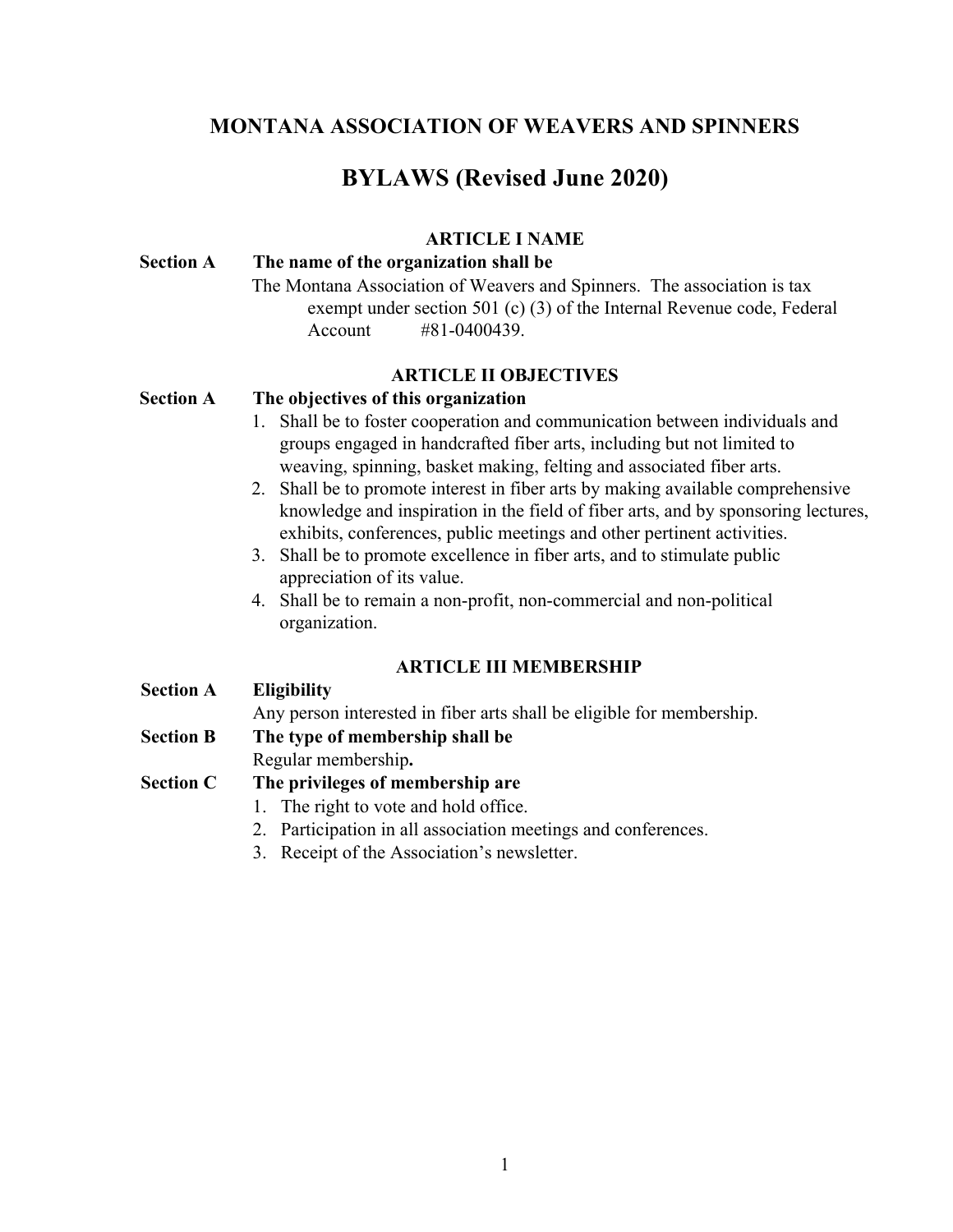### **ARTICLE IV BOARD OF DIRECTORS**

#### **Section A The Board of Directors shall consist of fifteen or sixteen members. They shall be**

#### 1. President

- 2. Vice President
- 3. Secretary
- 4. Treasurer
- 5. Newsletter Chairperson
- 6. Internet Coordinator
- 7. Six or seven Members at Large
- 8. Conference President
- 9. Immediate Past President
- 10. Past Conference President

The President shall be the Chairperson of the Board of Directors.

Members of the Board shall be elected for a two year term. All members may vote, with the President withholding unless needed to break a tie.

#### **Section B The Board of Directors shall meet at least once a year.**

 The annual directors' meeting shall be held in conjunction with the biennial membership meeting of the association when appropriate. Board members shall be elected by a vote of the membership attending the biennial meeting of the association. The terms of office shall begin at the close of the election meeting, except as stated in Article VI Section F.

### **Section C Vacancies on the Board of Directors** Vacancies shall be filled by a vote of the majority of the remaining Directors on the Board, and each person so elected shall be a Director for the remaining term

# of office of the person being replaced.

# **Section D Meeting Quorum** A quorum of the Board of Directors shall consist of a simple majority (one half plus one) of the Board of Directors as defined in Article IV Section A.

# **ARTICLE V CONFERENCE OFFICERS**

# **Section A The officers of the conference shall consist of four officers. They shall be**

- 1. Conference President
- 2. Conference Vice President
- 3. Conference Treasurer
- 4. Conference Secretary

# **Section B Terms of Office**

These officers shall be elected for a two year term, the term running from the day they are elected until the election is held at the next biennial meeting of the association.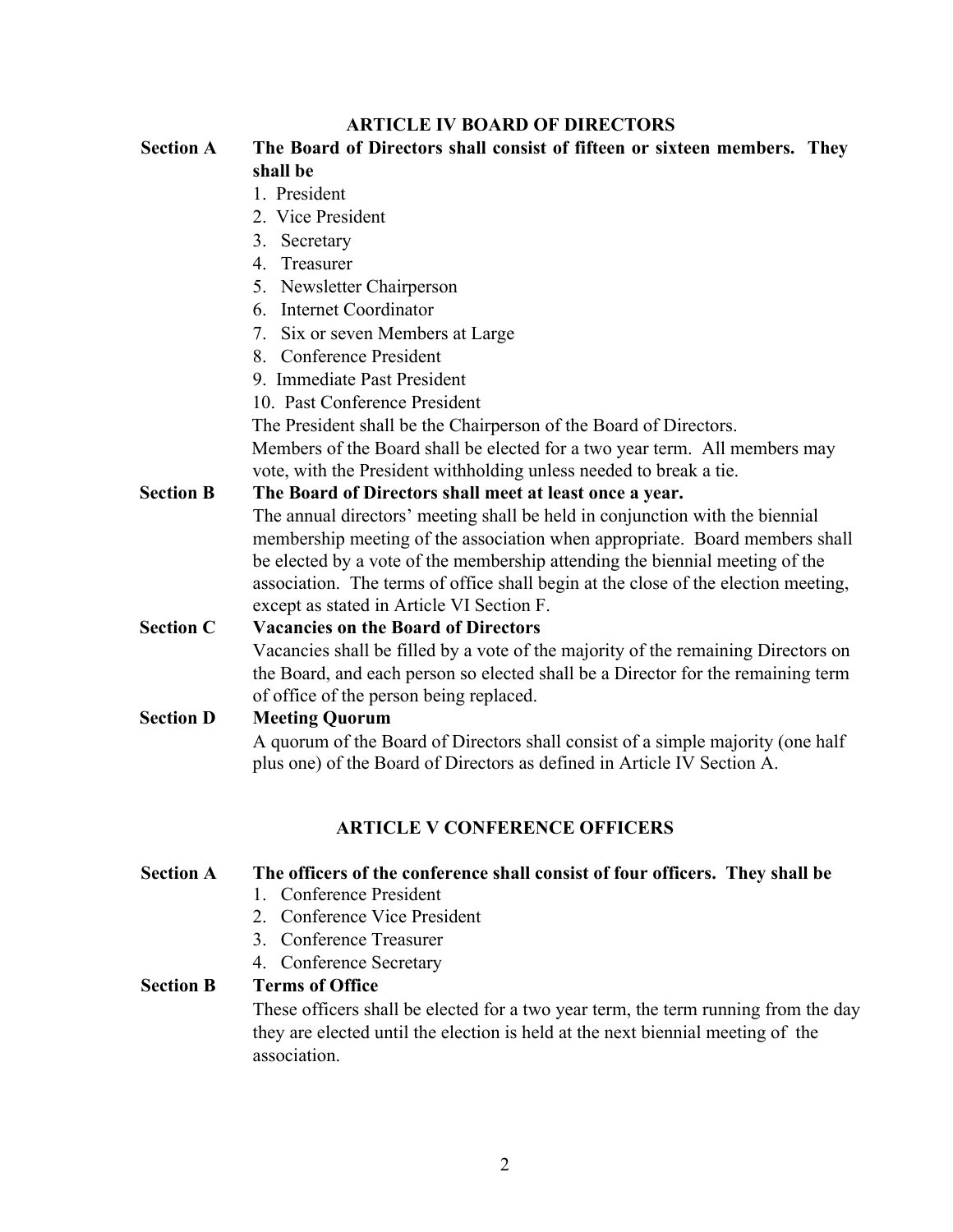# **ARTICLE VI**

| <b>Section A</b> | DUTIES OF DIRECTORS AND CONFERENCE OFFICERS<br><b>The President</b>                             |
|------------------|-------------------------------------------------------------------------------------------------|
|                  | 1. Shall be the Chairperson of the Board of Directors                                           |
|                  | 2. Shall maintain the permanent records                                                         |
|                  | 3. Shall promote the health and continuity of the Association                                   |
|                  | 4. Shall preside at the annual meetings of the Board and biennial meetings of the<br>membership |
|                  | 5. Shall ensure adherence to the Bylaws of the Association                                      |
|                  | 6. Shall compile a list of Board Members                                                        |
| <b>Section B</b> | <b>The Vice President</b>                                                                       |
|                  | 1. Shall be a member of the Board of Directors.                                                 |
|                  | 2. Shall, in the absence or disability of the President, perform the duties of that             |
|                  | office                                                                                          |
|                  | 3. Shall perform other duties as designated by the President                                    |
|                  | 4. In absence of the Secretary, shall take minutes at Board and biennial meetings               |
|                  | of the membership.                                                                              |
|                  | 5. Shall oversee committees, including Scholarship, Grant, Nominations and                      |
|                  | Living Treasures                                                                                |
| <b>Section C</b> | <b>The Secretary</b>                                                                            |
|                  | 1. Shall be a member of the Board of Directors                                                  |
|                  | 2. Shall keep the minutes of the Board and biennial meetings of the membership.                 |
|                  | 3. Shall submit the minutes to the Newsletter Editor in a timely manner                         |
|                  | 4. Shall tend to correspondence of the Association                                              |
| <b>Section D</b> | <b>The Treasurer</b>                                                                            |
|                  | Shall be a member of the Board of Directors                                                     |
|                  | 2. Shall be the custodian of the funds of the Association                                       |
|                  | Shall collect membership dues<br>3 <sub>1</sub>                                                 |
|                  | Shall maintain a bank account<br>4.                                                             |
|                  | 5.<br>Shall prepare an annual budget based upon projected income                                |
|                  | Shall send a membership list to the Newsletter Chairperson<br>6.                                |
|                  | Shall publish an annual financial report in the newsletter<br>7.                                |
| <b>Section E</b> | <b>The Internet Coordinator</b>                                                                 |
|                  | Shall establish and maintain a MAWS website<br>1.                                               |
|                  | Shall register and maintain the domain name for MAWS<br>2.                                      |
|                  | Shall establish and update links between MAWS related websites<br>3.                            |
|                  | When requested, shall submit a proposed annual budget to the Treasurer<br>4.                    |
|                  |                                                                                                 |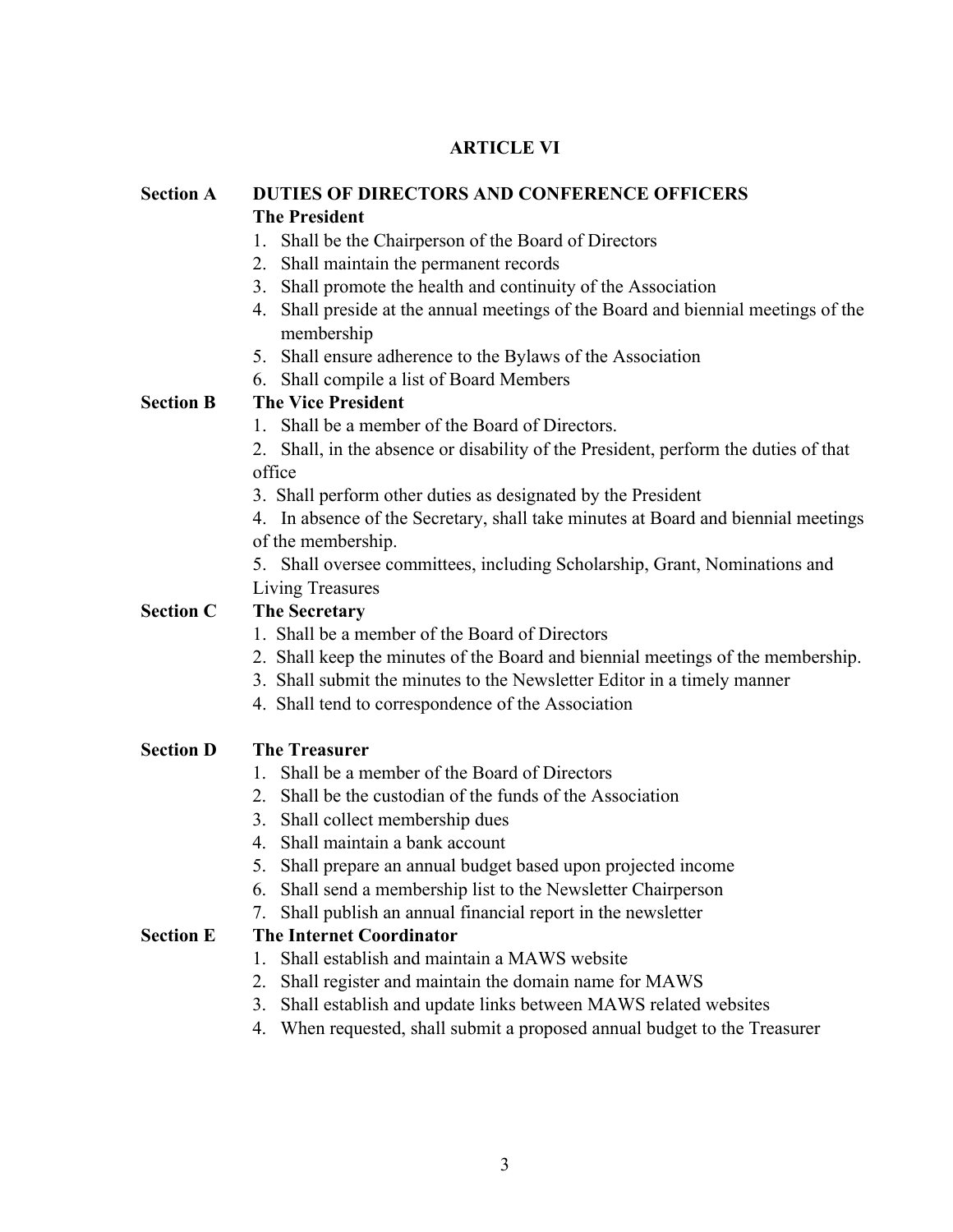| <b>Section F</b> | <b>The Newsletter Chairperson</b>                                                    |  |
|------------------|--------------------------------------------------------------------------------------|--|
|                  | Shall be a member of the Board of Directors                                          |  |
|                  | Shall compile news items and such reports of the business of the Association<br>2.   |  |
|                  | as directed by the Board of Directors                                                |  |
|                  | Shall publish a newsletter quarterly and mail, electronically or by post, the<br>3.  |  |
|                  | newsletter to each member of the Association                                         |  |
|                  | When requested, shall submit a proposed annual budget to the Treasurer<br>4.         |  |
|                  | The term of the Newsletter Chairperson will run from January 1 the next year<br>5.   |  |
|                  | following an election for two consecutive years.                                     |  |
| <b>Section G</b> | <b>The Members at Large</b>                                                          |  |
|                  | Shall be members of the Board of Directors<br>$\mathbf{1}$                           |  |
|                  | Shall have general responsibilities that may be assigned from time to time by<br>2.  |  |
|                  | the Board of Directors or the Vice President, including Scholarship, Grant,          |  |
|                  | Nominations and Living Treasures committees                                          |  |
|                  | Ensure that periodic reports from their areas are submitted to the Newsletter<br>3.  |  |
|                  | Editor.                                                                              |  |
| <b>Section H</b> | <b>The Conference President</b>                                                      |  |
|                  | 1. Shall be a member of the Board of Directors                                       |  |
|                  | Shall act as liaison between the Conference Officers and the Board of                |  |
|                  | Directors                                                                            |  |
|                  | 2. Shall be the conference chairperson                                               |  |
|                  | Shall designate all other conference committee chairpersons<br>3.                    |  |
| <b>Section I</b> | <b>The Conference Vice President</b>                                                 |  |
|                  | Shall, in the absence or disability of the Conference President, perform the<br>1.   |  |
|                  | duties of that office                                                                |  |
|                  | Shall perform such other duties as designated by the Conference President<br>2.      |  |
| <b>Section J</b> | <b>The Conference Secretary</b>                                                      |  |
|                  | Shall obtain Association's reports from the previous Conference Secretary<br>1.      |  |
|                  | Shall pass the reports to the incoming Conference Secretary as soon as<br>2.         |  |
|                  | possible after the biennial meeting, with a permanent copy to be sent to the         |  |
|                  | President                                                                            |  |
|                  | Shall record the proceedings of the Conference Officers<br>3.                        |  |
|                  | Shall handle correspondence as requested by members of the conference<br>4.          |  |
|                  | board.                                                                               |  |
| <b>Section K</b> | <b>The Conference Treasurer</b>                                                      |  |
|                  | Shall be responsible for funds received from the Treasurer for the start-up<br>1.    |  |
|                  | costs of the conference, and for funds received for conference                       |  |
|                  | registrations                                                                        |  |
|                  | Shall open a bank account for the conference<br>2.                                   |  |
|                  | Shall provide a proposed budget prior to said conference, subject to review by<br>3. |  |
|                  | the Board of Directors                                                               |  |
|                  | Shall provide a financial report to be printed in the newsletter which is<br>4.      |  |
|                  | published immediately following the biennial conference                              |  |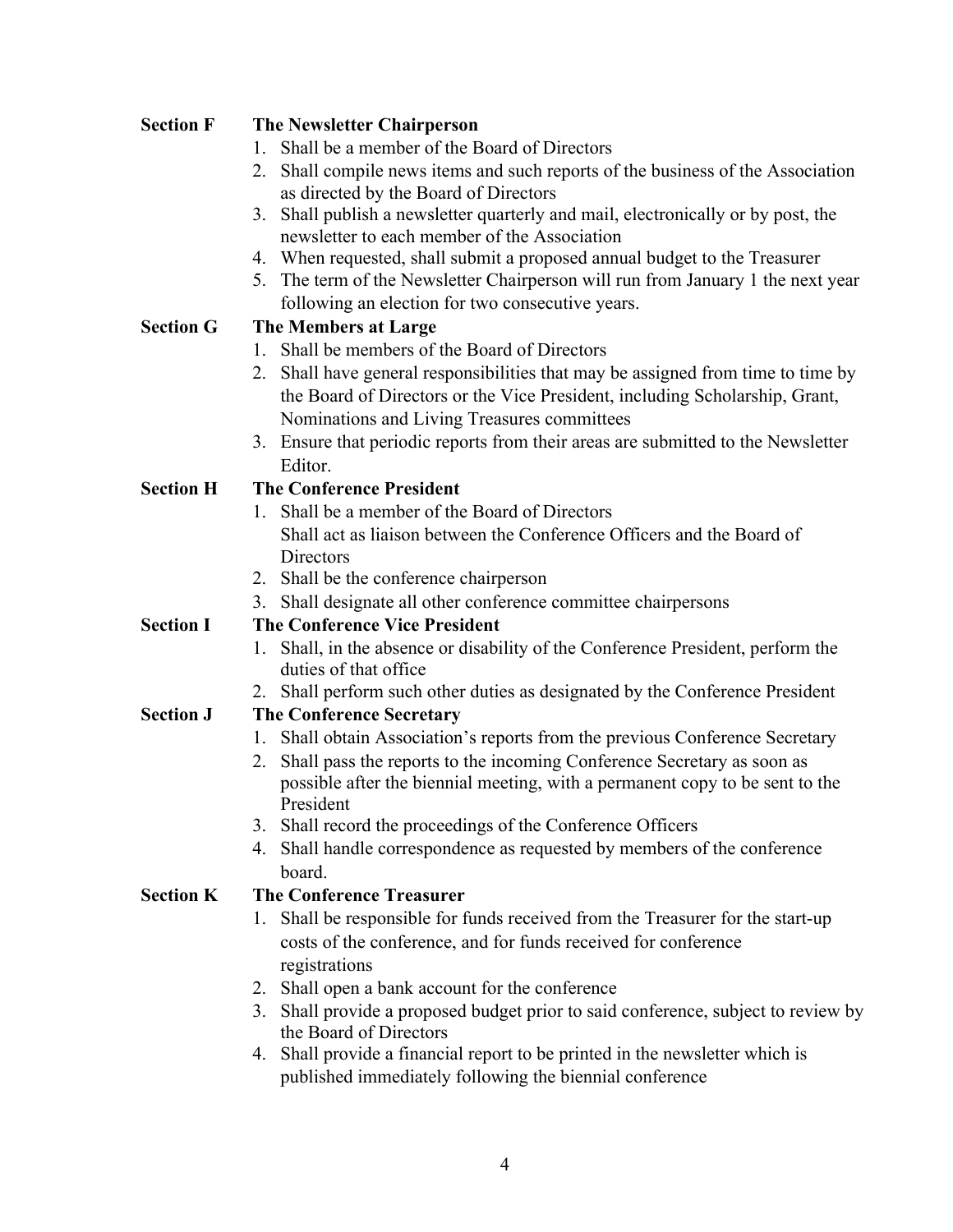**Section L The Past Conference President** Shall serve as an ex-officio advisor to the Board of Directors generally and to the Conference President in particular for a period of two years following conference **Section M The Past President**

Shall serve as Ex-officio advisor to the Board of Directors and President, for the term of two (2) years

# **ARTICLE VII MEETINGS**

# **Section A Biennial Meetings**

There shall be one biennial meeting of the membership, to be held in conjunction with the biennial conference if it falls in the second year after the past conference. The date of the conference shall be determined by the group hosting the conference that year. In the event no conference is held in the second year, the President shall establish a time and place for the meeting. If circumstances beyond our control prevent holding a meeting, see Section VIII D.

- **Section B Each biennial conference and association meeting shall be held in Montana. Section C Selection of Conference Hosts**
	- At each biennial meeting, the membership will select the group which will host the conference and meeting for the next conference year. For the sake of continuity, the membership shall attempt to obtain hosting commitments for four or more years in advance.

# **ARTICLE VIII NOMINATIONS AND ELECTIONS**

# **Section A Nominations, Board of Directors** 1. It is understood that each Board member can derive from any community in Montana. 2. The President shall appoint a Nominating Committee. The Committee will have the sole responsibility for obtaining names to be presented as candidates for election to the Board of Directors. **Section B Nominations, Conference Officers** 1. It is understood that the Conference Officers will derive from the group which will host the biennial conference and meeting for that year. **Section C Presentation of Nominations** 1. At the biennial meeting, the Nomination Committee will present a slate of officers for the vacancies on the Board of Directors. Nominations may also be made from the floor by any member of the association. 2. At the biennial meeting, the host group responsible for the next conference will present a slate of Conference Officers.